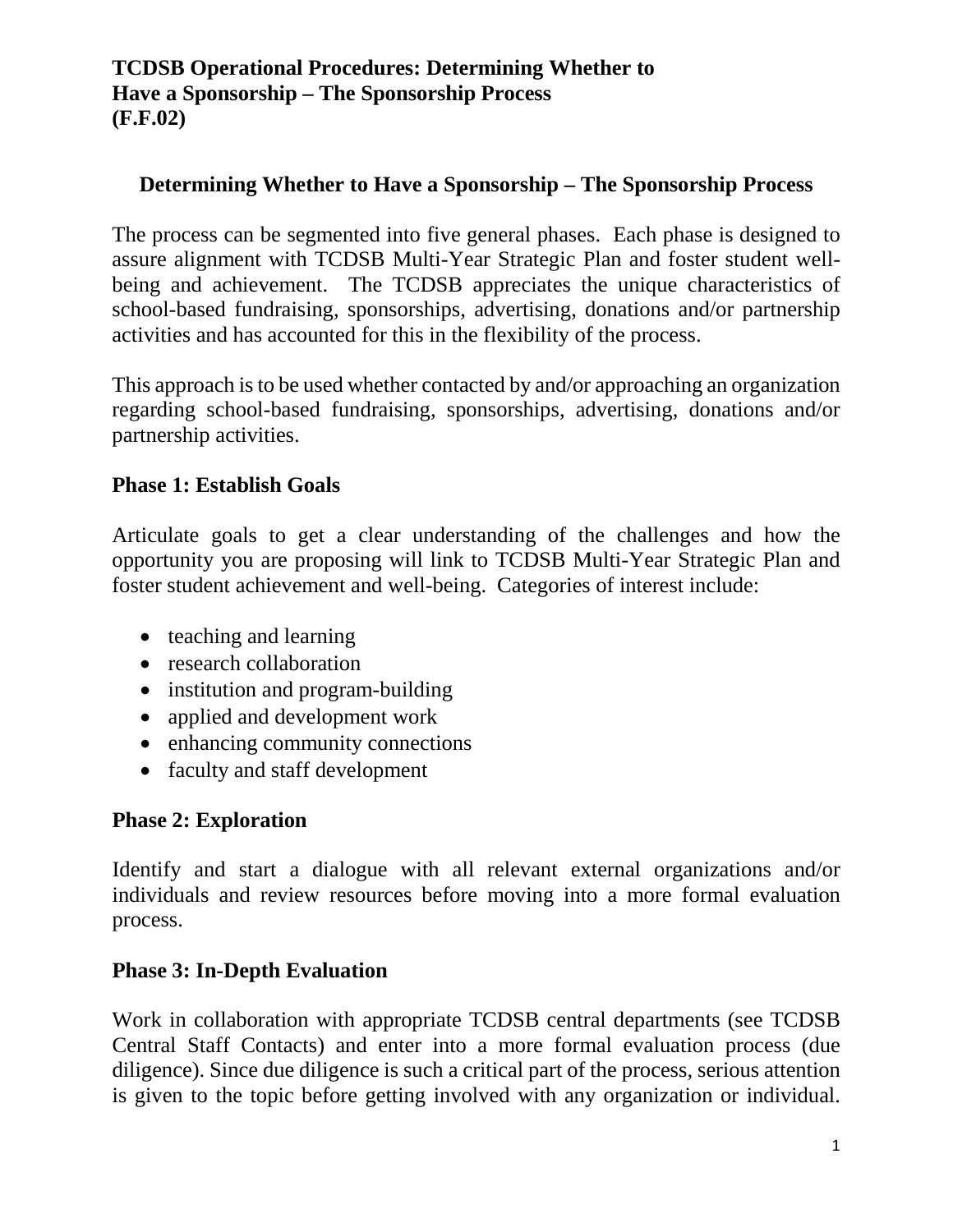Planning is essential, as it may take some time to gather appropriate information, consult subject matter, analyze the information, etc. before consideration can be given to working or cooperating with any organization or individual.

# **Step 3 - Competitors**

See if there are other companies that may provide the same and/or comparable opportunity.

### **Phase 4 –Collaboration and Building**

Build a working relationship with appropriate TCDSB central departments, by agreeing on the goals, objectives and core principles that will underpin the opportunity you are thinking of doing. Also in this stage, a deal structure is established and formalized with an opportunity that will produce success. As a contingency, it is prudent in this phase to agree on an appropriate conclusion (termination) to the opportunity.

# **Phase 5 – Maintenance**

School staff working in collaboration with external organizations and/or individuals regarding the initiative and central TCDSB departments implement the joint initiative and monitor, evaluate and review the initiative to ensure longer-term commitment and continuity. A key element in this phase is to sustain and embed the initiative by communicating with all stakeholders with the goal to ensure a growing productive relationship to maximize the chances of success.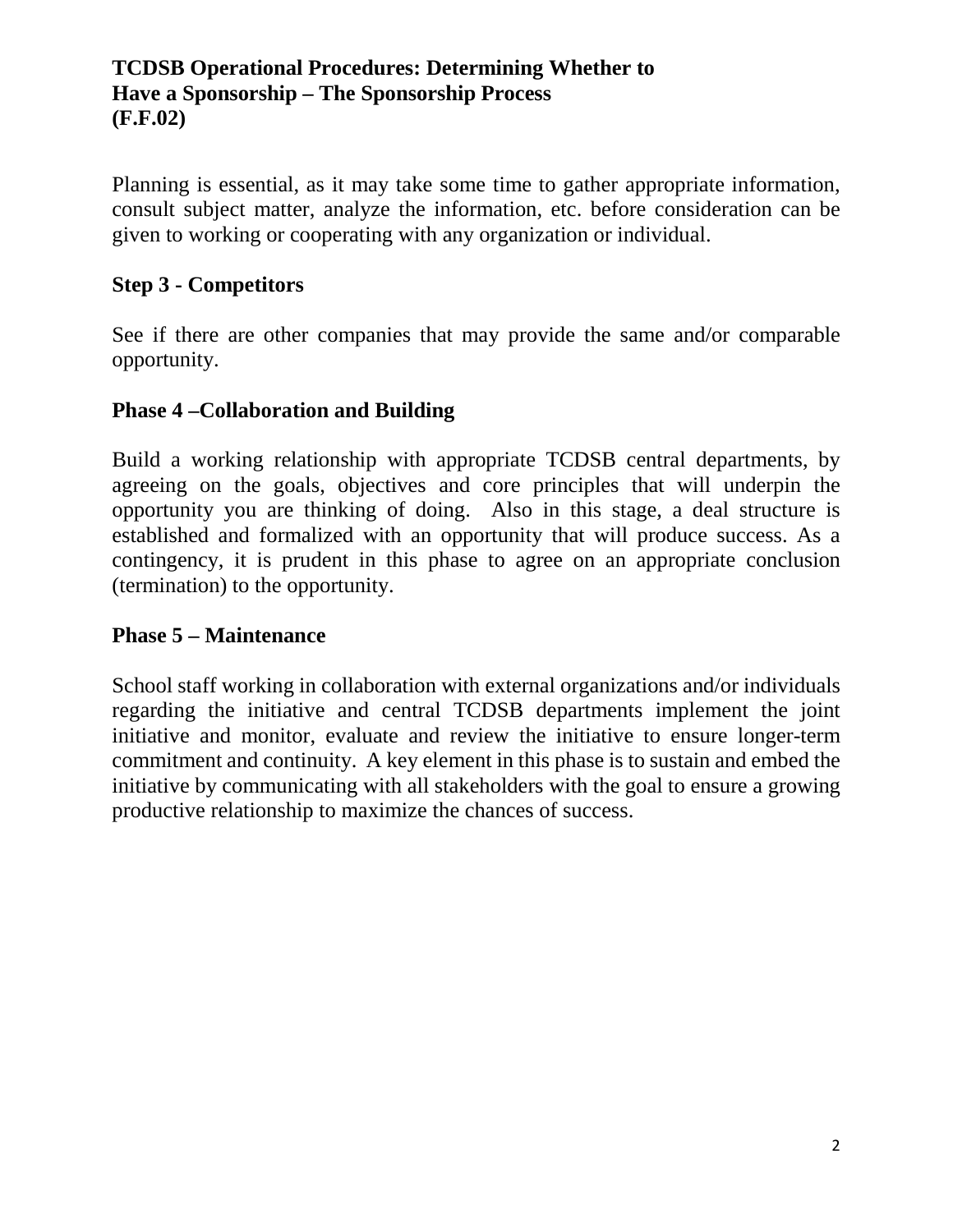### **Other Factors to Consider**

- What are the benefits of the sponsorship?
- What are the obligations upon TCDSB arising from the sponsorship?
- What are the risks associated with the sponsorship?
- Is it within the principal's power and capability to carry out those obligations?
- Will the school have the resources to carry out those obligations?
- Is legal documentation required for the sponsorship?
- Is all the information presented factually accurate?
- Are any trademarks or logos included, and if so, have all licenses, consents or permissions been obtained to use that trade mark or logo?